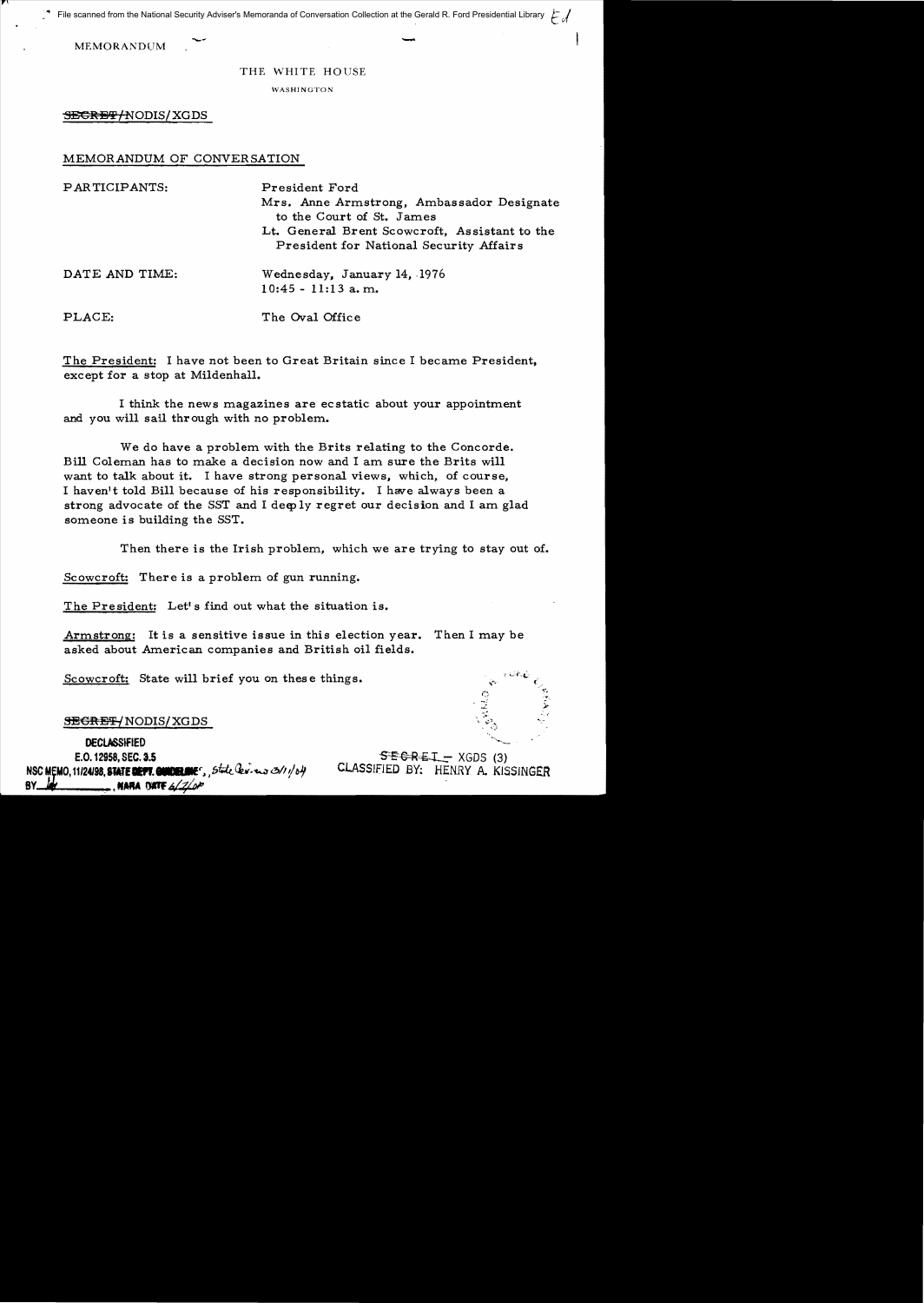## $SEGREF/ NODIS/XGDS$  -2.

.,. •

> The President: I get along very well with Wilson. I have met with him four or five times. The Brits are having economic trouble, but are doing better than expected. Iflation is still about 20% and the British are slower than the others in coming out of the recession.

There is another issue -- the Chrysler plant. It was non-competitive. because of labor problems. Wilson told me they would put up the funds to keep one plant going - - about 25,000 workers. The government has promised a revision of wage and workers relations.

I can**It** think of more problems.

Scowcroft: Our relations couldn't be better.

Armstrong: How did you find Mrs. Thatcher?

The President: She was very nice. A charming person and I suspect a tough competitor. I think you will like her.

Armstrong: Of course. I don't have any natural inclination toward Wilson and his political views.

The President: We really discuss only international affairs.

Scowcroft: I should point out that our relations with this government are much better than with Heath. Heath really had a sort of a Gaullist attitude toward the United States. Things are much better with Wilson. And you will be crazy about Callaghan.

Armstrong: How about the cod war?

Scowcroft: We have stayed completely neutral on that one.

The President: Anne, I know you will do a great job and I wish you all the best. You know the Queen is coming next July. She's spending several days here. I think they want us to go to New York for dinner on their yacht.

## <del>SECRET/</del>NODIS/XGDS

 $\mathcal{L}$  $\overline{\alpha}, \overline{\alpha}, \overline{\alpha}, \overline{\alpha}, \overline{\alpha}, \overline{\alpha}$  $\mathbb{S}_n$ ,  $\mathbb{S}^n$  $" \sim"$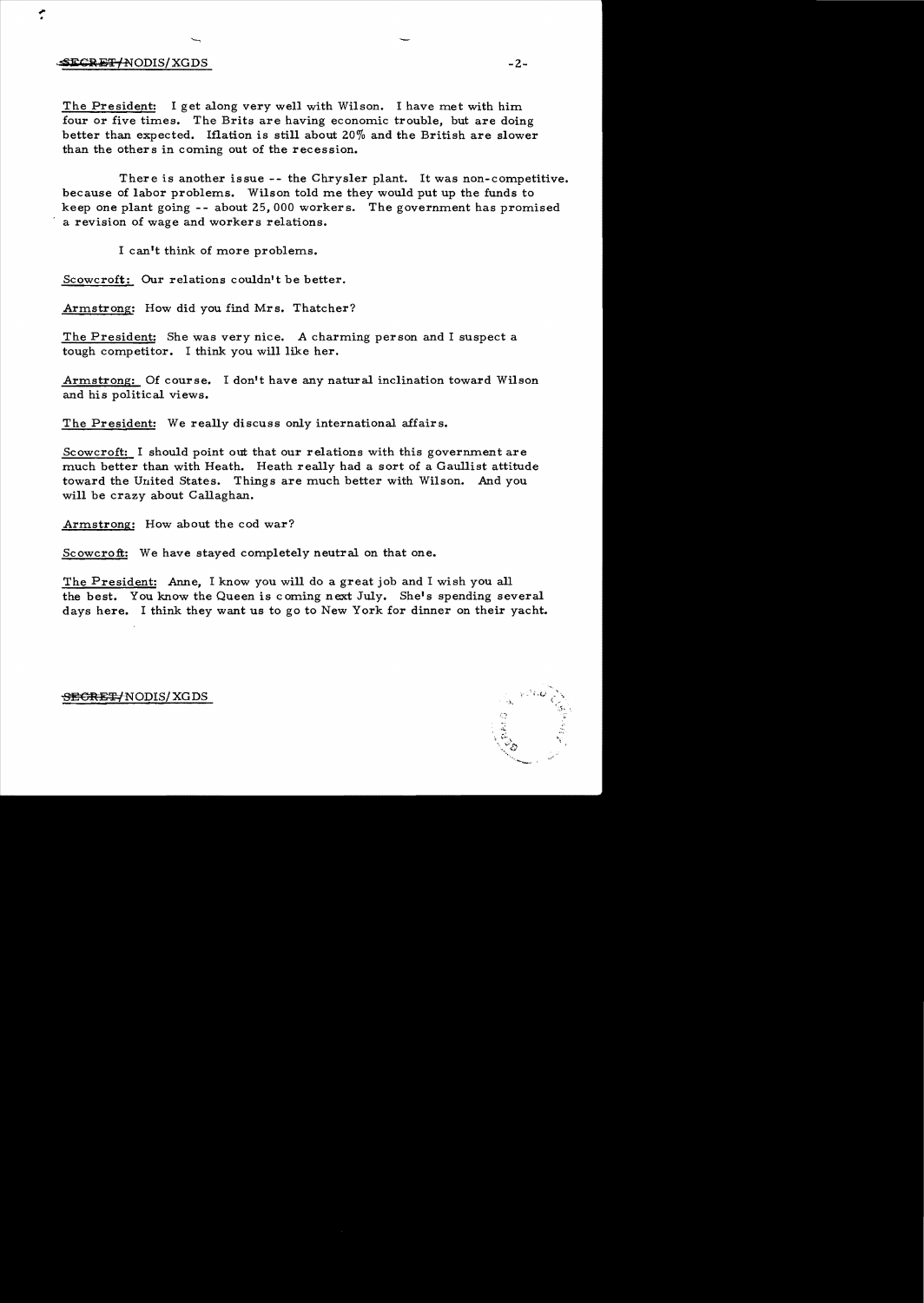$10^{445} \cdot 11^{130}$ Find ontebral Journal since of constructions P 26 mars von 14 Jan 216 fra sty at inddenhall I think a whom mays are realwhich the wind him with the effect of the more of circa prob-We do have a pro w/c. thats whitey to Errecrede-Bill Cohnen hast make dagém 1000 + 2 seme a Bosto will unita coch ont it. Show stor procede mesos entre de course 2 hor  $+$ told kill herause of this usy. I have ce sur pour sting d'invantig 555 = Depply regret on chassier & 2 glad sources There there is a high pull which was bygging to thypout of Sthere is a girl of from moning. P hate friend and what we let in. A It is a sousition even in this election year. Thou Ser de astrilation la rangunão  $B_2$ , and fields. S statemelle huis pour the tring e'm tomber but doing bath than squatit. Implation still about  $\epsilon_0$  to  $\epsilon$  by slower than e ottoms in comme out of cheese Thave is another issue - a Chapter plant. Toto St mas non-comp. A came of low proto, du Wilson Toll me thoughwith up megan furage + unhurs relations. E.O. 12958, SEC. 3.5 NOC MEMO, 11/2408, STATE DEPT. GUIDELINES, State Rev. ew 3/11/04  $\frac{1}{2}$ , nafia, date  $\frac{1}{2}$   $\frac{1}{2}$